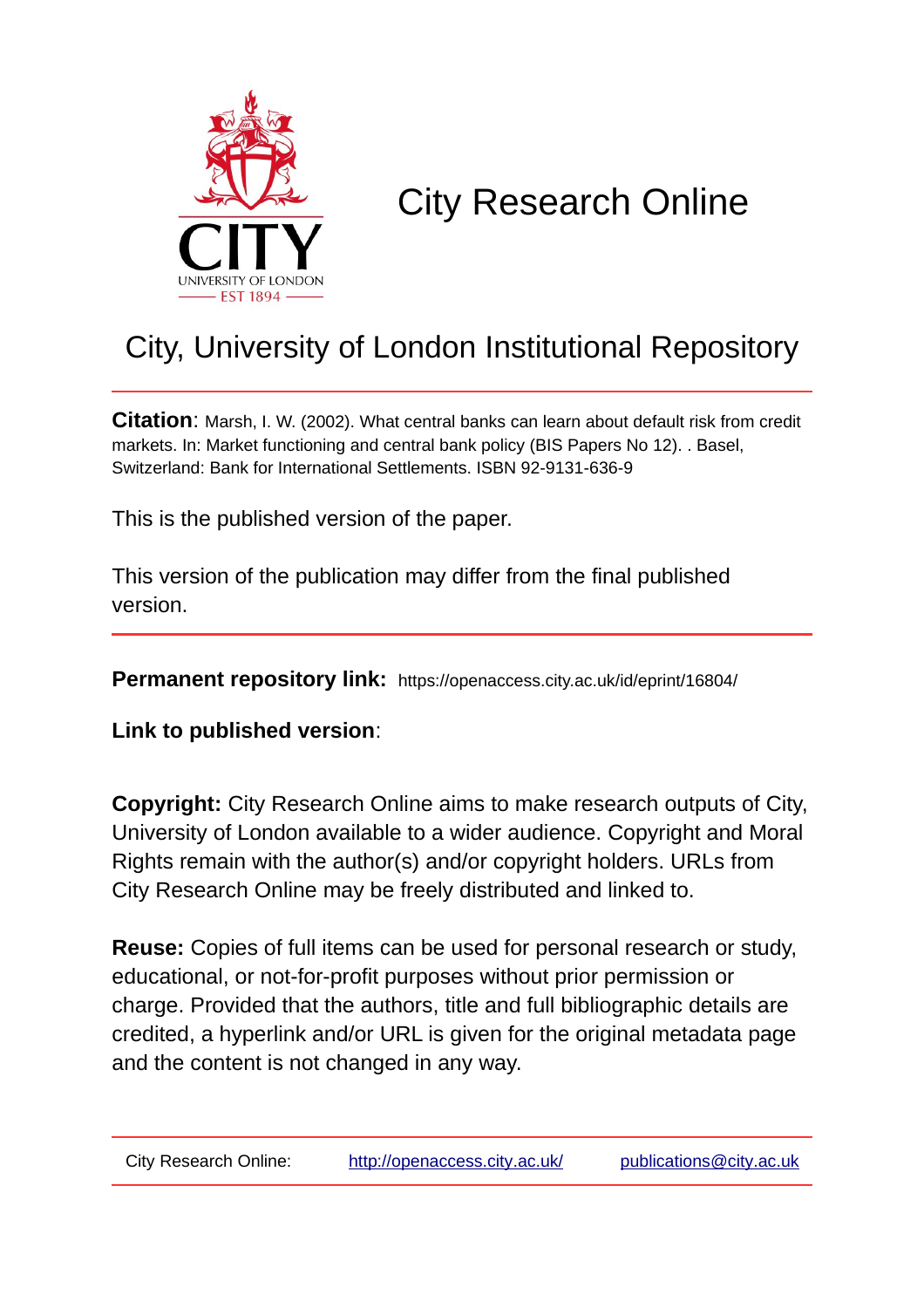## **What central banks can learn about default risk from credit markets**

lan W Marsh,<sup>1</sup> Bank of England

#### **1. Introduction**

The benchmark source of information from the credit markets is the credit spread, usually expressed as the difference between the yield offered on defaultable bonds and the yield on default-free bonds. Versions of this spread, and simple transformations of it, are used within central banks in at least three ways:

*The assessment of default probabilities.* The raw credit spread is used in the assessment of the financial stability conjuncture and outlook as an indicator of credit risk. Absent taxation asymmetries between corporate and default-free bonds, the textbook treatment of corporate bonds assumes that some corporate bonds will default and that investors require a higher yield to compensate for expected default losses (see, for example, Bodie et al (1993)). We demonstrate below how expected default probabilities can be extracted from credit spreads.

*The assessment of market functioning.* The dispersion of credit spreads on equally rated individual names or sectors is used as one of several indicators of the efficient functioning of credit markets. For example, a widening of spreads of A-rated bonds of a particular group of issuers relative to other A-rated corporates might be indicative of credit rationing were it also observed that issuance of new bonds by those issuers was low. The dispersion of the spreads reveals information about the influence of sectoral versus macroeconomic shocks. The dispersion can also indicate the ability of the market to differentiate creditworthiness. This is of interest if "unwarranted" contagion is suspected.

*As a leading indicator of macroeconomic developments.* Gertler and Lown (2000) suggest that the high-yield credit spread has been a superior leading indicator of the US business cycle. They argue that competing spreads (term spread and paper-bill spread) have lost explanatory power due to changes in monetary policy while the credit spread is a good and stable proxy for the premium for external funds which is central to financial accelerator models. Cooper et al (2001) is a recent application from a central bank perspective.

The remainder of this paper will focus on the first of these uses. In particular, we compare the information content of credit spreads with that of the relatively new credit default swap (CDS) market. We show that, theoretically, both corporate bond and default swap prices are formed from the same raw information. Indeed, the market practice is to base default swap prices on the credit spread although it is recognised that prices in the two markets are in two-way dynamic equilibrium. We demonstrate that analysis of the two markets should yield the same information. However, we also consider the imperfections of the credit markets and show why these may drive a wedge between CDS prices and credit spreads.

The paper proceeds as follows. In Section 2 we outline the credit default swap market. Section 3 demonstrates that theoretically this market should contain no additional information to that contained in credit spreads. However, it also highlights and attempts to explain the divergence between information on default probabilities extracted from default swap and bond markets. Section 4 draws some conclusions.

<sup>1</sup> Anne-Marie Rieu very generously gave me permission to use her work on this topic, and I draw on this widely. I am also grateful to Alex Bowen, Jean-Sebastien Bret, Simon Hayes and David Rule for valuable comments. Unfortunately I must remain responsible for any errors. The views expressed are those of the author.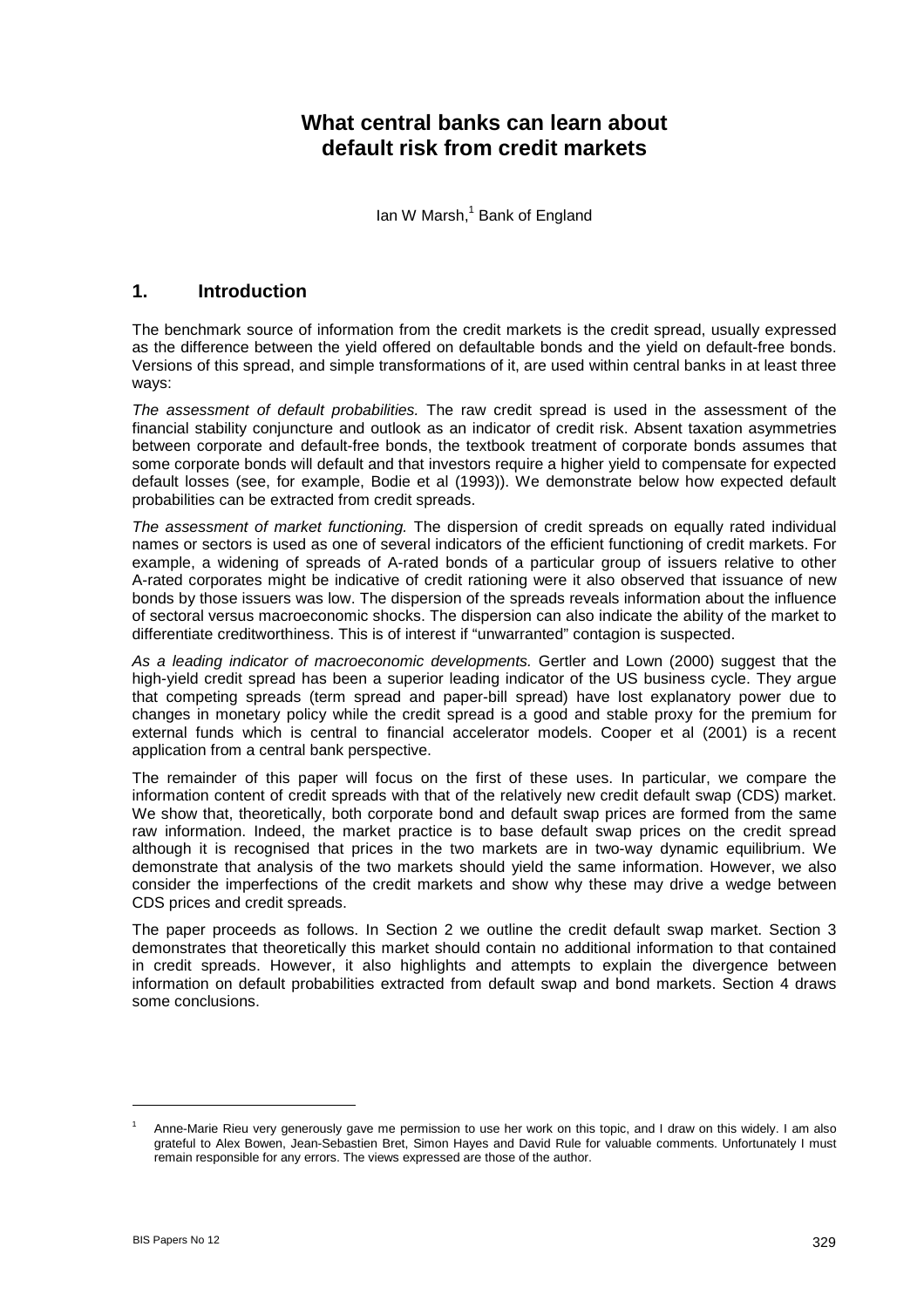### **2. Introduction to credit derivatives**

The simplest instrument traded under the title of credit derivatives is the single name credit default swap. In a credit default swap, one counterparty (the "protection seller") agrees to compensate another counterparty (the "protection buyer") if a particular company or sovereign (the "reference entity") experiences one or more defined credit events. The protection seller is paid a premium, usually expressed as an annualised percentage of the notional value of the transaction, over the life of the transaction.

A CDS is often compared to a guarantee or insurance policy. The key difference is that a guarantee would compensate a protection buyer for its losses following a credit event and so is state-dependent (there has been a credit event) and outcome-dependent (the buyer has suffered losses), whereas a CDS is only state-dependent (compensation is paid by the protection seller irrespective of whether the buyer has experienced losses).

Despite moves to standardise the market, several features need to be defined before the CDS trade is executed:

- -The *reference entity* must be specified.
- $\bullet$  The *credit event(s)* that would trigger a payment to the protection buyer may include some or all of the following non-exhaustive list:
	- bankruptcy:
	- failure to pay;
	- obligation acceleration or default;
	- repudiation/moratorium (for a sovereign reference entity);
	- restructuring of the reference entity's debt.
- - A *reference asset* is sometimes specified. This allows the precise specification of the capital structure seniority of the debt covered, and can give a better indication of the recovery rate after default.
- - The *settlement convention* following the credit event. The contract is either physical or cash-settled. Physical settlement would entail the delivery of the defaulted security to the protection seller in exchange for par value in cash. Cash settlement would entail the protection buyer receiving par minus the default price of the reference asset in cash (usually gathered via a poll of dealers). The default price is market-determined (although a fallback arrangement ought to also be included in the documentation should it not be possible to market-price the asset).

#### **3. Information from credit derivatives**

#### **3.1 A theoretical treatment of risky bond prices and credit default swap rates**

In this section we briefly outline a method for the extraction of information from credit default swap rates. In parallel we do the same for defaultable bonds to highlight the theoretical linkages between the information contained in the two sets of market prices. This section draws heavily on Rieu (2001), which contains much greater detail of some steps made in this paper.

We start with a cash flow analysis. Assume we have a risky bond of maturity  $T_n$ , of nominal value 100, paying fixed annual coupons *C*. Should it default, the bond would pay a recovery rate of  $\pi$ . Assume also that we have a credit default swap with annual premium *s*. On default, the protection buyer receives  $\pi$  of the par value of the reference asset. The cash flows are summarised in the following table. Should default occur, of course, only one of the payments in the column headed default is received.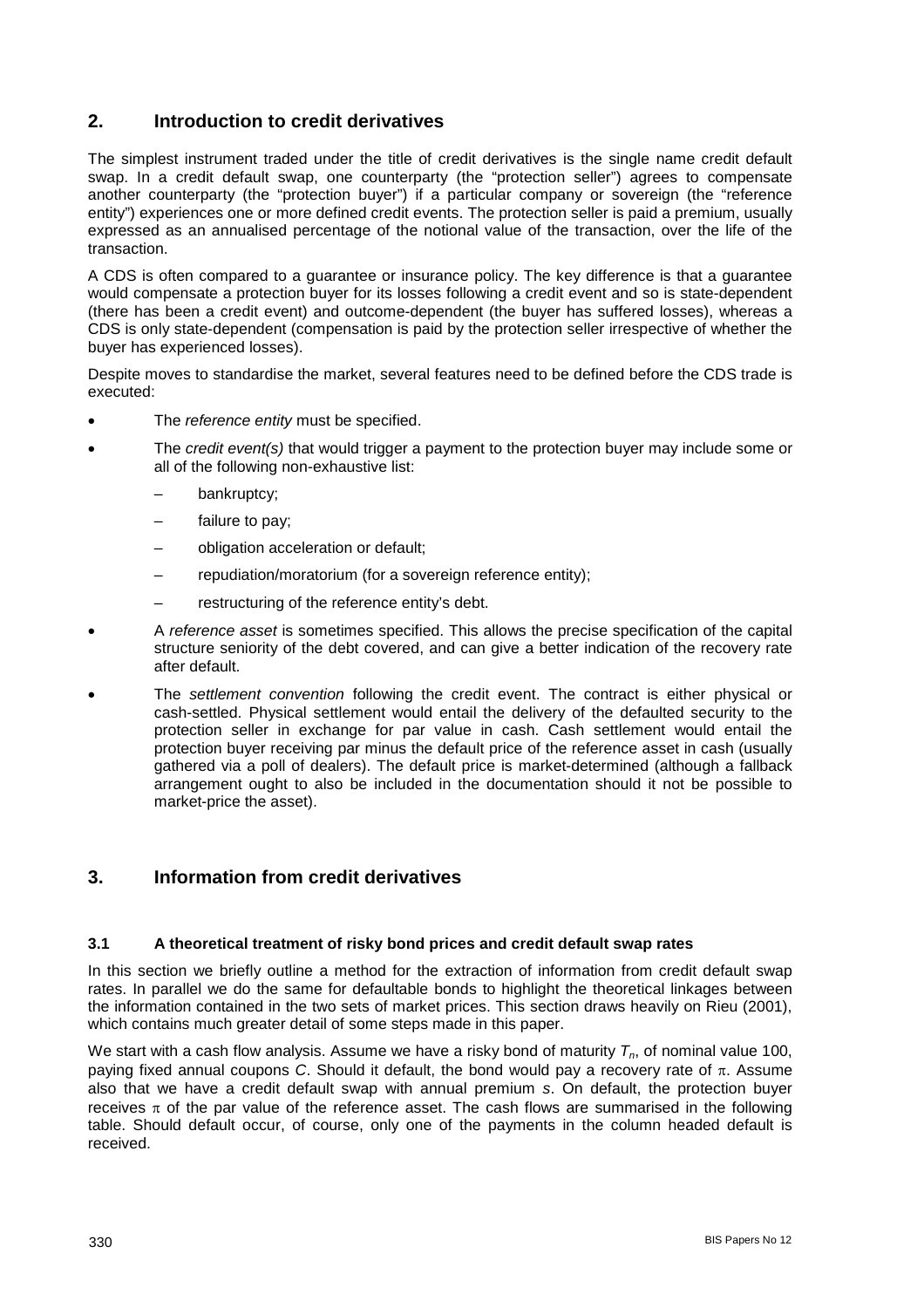| Time | Bond cash flows to holder |                | CDS cash flows to protection buyer |                |
|------|---------------------------|----------------|------------------------------------|----------------|
|      | <b>Survival</b>           | <b>Default</b> | <b>Survival</b>                    | <b>Default</b> |
|      | С                         | $\pi$ .(100+C) | -s                                 | 100. $(1-\pi)$ |
| 2    | С                         | $\pi$ .(100+C) | -s                                 | $100.(1-\pi)$  |
| 3    | C                         | $\pi$ .(100+C) | $-\mathsf{S}$                      | 100. $(1-\pi)$ |
|      | $\cdots$                  | $\cdots$       | $\cdots$                           | $\cdots$       |
| T,   | $100 + C$                 | $\pi$ .(100+C) | -s                                 | $100.(1-\pi)$  |

We assume that the default can only occur on the coupon payment dates or maturity. This simplifies the analysis since we do not then have to worry about claims on accrued interest payments for midcoupon date defaults. While somewhat unrealistic, Hull and White (2000) show that this assumption has little impact on extracted default probabilities.

The probability of default is time-varying. Define *q*(0, *k, k*+1) to be the risk neutral conditional probability of default between period *k* and *k*+1, and *Q*(0,*Tk*) to be the cumulative risk neutral probability of default between 0 and  $T_k$ . Similarly, define  $P(0,T_k)$  to be the cumulative risk neutral probability of survival over the same period.

By Bayes' Rule we know that the conditional probability of survival between *k* and *k*+1 is

$$
p(0, k, k+1) = \frac{\Pr[(\text{Survival until } k+1) \text{ AND } (\text{Survival until } k)]}{\Pr[\text{Survival until } k]} = \frac{P(0, k+1)}{P(0, k)}
$$
  
and so  $P(0, T) = \prod_{k=1}^{T} p(0, k-1, k) = \prod_{k=1}^{T} [1 - q(0, k-1, k)]$ 

Define *B*(0, *t*) to be the spot price of a risk-free zero coupon bond paying one at time *t*. The present value of the risky coupon bond is then

$$
PV_{bond} = C \sum_{i=1}^{T_n} B(0,i)P(0,i) + 100B(0,T_n)P(0,T_n) + \pi (100 + C) \sum_{i=1}^{T_n} B(0,i)q(0,i-1,i)P(0,i-1)
$$
(1)

and the credit default swap is priced such that

$$
0 = -s \sum_{i=1}^{T_n} B(0,i)P(0,i) + 100(1-\pi) \sum_{i=1}^{T_n} B(0,i)q(0,i-1,i)P(0,i-1)
$$
 (2)

These equations express the present values of both risky bonds and credit default swaps in terms of zero coupon risk-free bond prices, conditional probabilities of default and the recovery rate. The important issue then is that since the prices of the risky coupon bond and the credit default swap are functions of the same recovery rate and default probabilities, the information extracted from both should theoretically be equivalent. This result is important. CDS prices are easy to observe directly whereas computing credit spreads involves the preliminary step of determining risk-free rates, which can be problematic where government bond yields are distorted by regulation or supply shortages (see Anderson and Sleath (1999) for a discussion of the Bank of England's methodology of deriving yield curves). Further, while indicative CDS prices are relatively easily available for maturities of three, five, seven and 10 years, credit spreads can only be observed at the maturities of outstanding bonds, which are sometimes not so widely or evenly dispersed. However, CDS prices are only quoted for a subset of reference entities that have issued bonds, and firm CDS prices are hard to find away from the most liquid points (typically five years). Being able to use information interchangeably from both markets would allow a more comprehensive picture of default risk.

We now show how to extract the risk neutral conditional probabilities of default from risky bond prices. The period *t* price of a risk-free zero coupon bond is

$$
B(t,T_k) = \exp\left(-\int_t^{T_K} f(t,u)du\right) = \exp(-R(t,T_k)(T_K-t))
$$

where  $f(t, T_k)$  is the continuous-time instantaneous forward rate at  $T_k$  seen from *t*, and  $R(t, T_k)$  is the risk-free rate over  $(t, T_k)$ .

Similarly, the price of a risky zero coupon bond is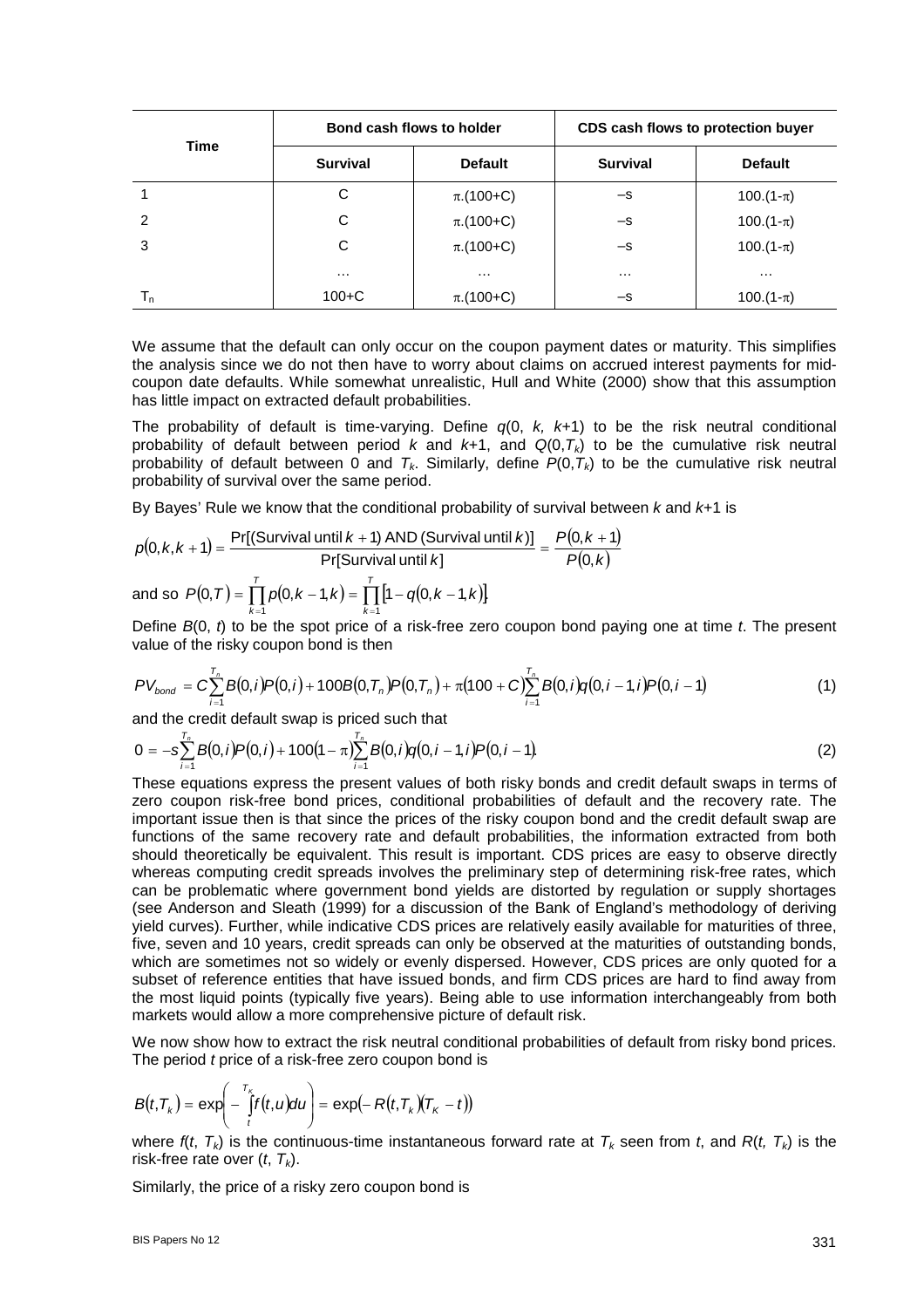$V(t, T_k) = B(t, T_k) \exp(-S(t, T_k)(T_k - t))$  (3)

where *S*(*t*,  $T_k$ ) is the credit spread at *t* for a claim of maturity  $T_k$ .

If we make the usual but critical simplifying assumption of independence between risk-free rates and default, then following the model of Jarrow and Turnbull (1995) we can define the price of a one-period risky zero coupon bond as

$$
V(0,1) = B(0,1)[1 - q(0,0,1)] + \pi.q(0,0,1).
$$
\n(4)

Similarly, the expected value of a two-period risky zero coupon bond in the Jarrow-Turnbull model is

$$
V(0,2) = B(0,2)[[1 - q(0,0,1)][1 - q(0,1,2)] + [1 - q(0,0,1)]q(0,1,2)\pi + q(0,0,1)\pi]
$$
\n(5)

This assumption of independence is widespread in the literature and Moody's Investor's Service (2000) provides evidence that the correlations are small enough for this assumption to be warranted.

Rearranging (3) gives

*V t T*

$$
\frac{V(t,T_k)}{B(t,T_k)} = \exp(-S(t,T_k)(T_k-t))
$$
\n(6)

which when combined with (4) gives the conditional default probability between [0, 1]

$$
q(0,0,1) = \frac{1 - V(0,1)/B(0,1)}{1 - \pi} = \frac{1 - \exp(-S(0,1))}{1 - \pi}.
$$
\n(7)

Substitution into (5) yields

$$
q(0,1,2) = \frac{\exp(-S(0,1)) - \exp(-S(0,2) \times 2)}{\exp(-S(0,1)) - \pi}.
$$
\n(8)

This process can be rolled forwards *n* periods revealing the generalised conditional risk neutral probability of default to be

$$
q(0, k, k+1) = \frac{\exp(-S(0, k)k) - \exp(-S(0, k+1)(k+1))}{\exp(-S(0, k)k) - \pi}
$$
\n(9)

and the cumulative probability of default to be

$$
Q(0,T) = 1 - \frac{\exp(-S(0,T)T) - \pi}{1 - \pi}.
$$
\n(10)

That is, we can express the conditional and cumulative risk neutral probabilities of default in terms of the observable credit spread and the (ex ante unobservable) recovery rate. The standard financial pricing model says:

$$
P = E(mx) \tag{11}
$$

where *P* is the price of the asset, *m* is the stochastic discount factor, *x* is the payoff of the asset, and *E* denotes conditional expectations. In a state-price density framework we can rewrite this as

$$
P = \sum_{s} \pi(s)m(s)x(s)
$$
\n(12)

where  $\pi$  (s) denotes the true probability of state *s*. However, if we denote the risk-free rate of interest by  $R$ <sup>f</sup>, the risk neutral probabilities we have extracted ( $\pi$ <sup>\*</sup>) are such that

$$
P = \frac{1}{R^t} \sum_{s} \pi^*(s) x(s)
$$
 (13)

The transformation between risk neutral and true probabilities is

$$
\pi^*(s) = \frac{m(s)}{E(m)} \pi(s). \tag{14}
$$

That is, the risk neutral probabilities give greater weight to states with higher than average marginal utility. Since default is likely to coincide with periods of economic downturn, when the marginal utility of an extra dollar is higher than average, the extracted probabilities are at best an upper bound on the true probabilities of default. Nevertheless, even though they may not be true default probabilities, the risk neutral probabilities extracted from the bond market should still equal those from the CDS market.

Duffie (1999) shows that the credit default swap price should equal the spread over Libor on a par floating rate note by arbitrage. He also argues that spreads on par fixed rate bonds and par floating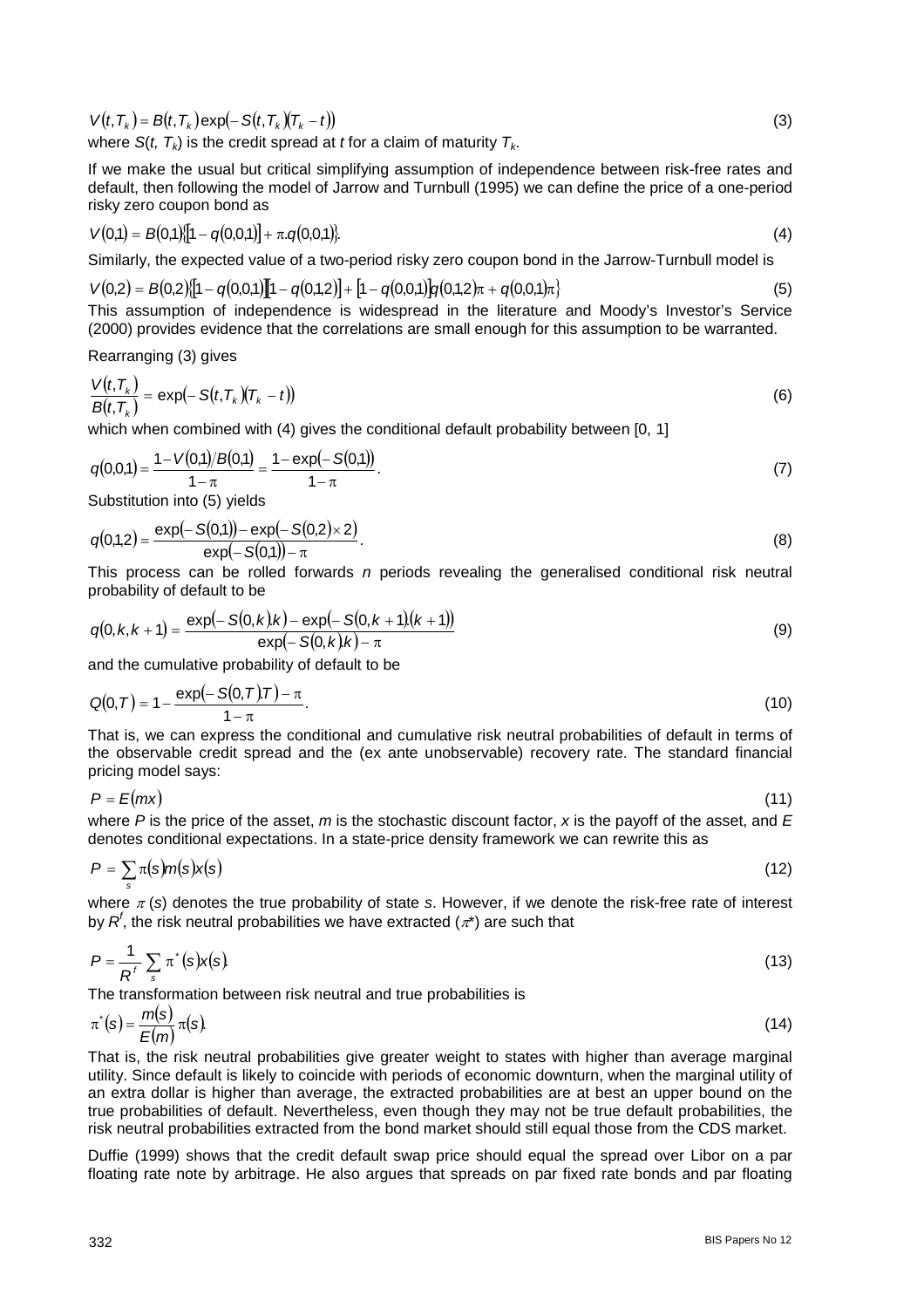rate notes are essentially equal (to within 1 basis point per 100 basis points of credit spread). Hull and White (2000) confirm this result in the presence of a flat (Libor) term structure but show that a steeply sloping term structure can lead to an imprecise arbitrage argument (approximately 7 basis points per 100 basis points of credit spread). Hull and White also examine the effect of using non-par bond spreads. They demonstrate that for spreads characteristic of BBB-rated issuers, the error is rather small in the presence of a flat term structure (5 basis points per 100 basis points of credit spread).

We read this literature as suggesting that the credit spread over Libor on fixed rate bonds and the CDS price should be (approximately) equal, and hence that either par bond credit spreads or credit default swap prices can be used in equations (9) and (10). To obtain true (risk neutral) default probabilities, the spread between Libor and the risk-free rate needs to be added to the CDS price and credit spread over Libor. Note that this reintroduces the problem of observing the risk-free rate given government bond market supply effects referred to above. The implication is that using CDS prices does not make this problem go away if the object of the exercise is to compute default probabilities.

This theoretical equivalence between CDS prices and credit spreads is violated in reality. The following section demonstrates the divergence between credit spread curves derived from bond prices and CDS rates, and the divergences between inference regarding default probabilities that result. The subsequent section considers reasons for the divergence over and above the imprecise arbitrage arguments already noted.

#### **3.2 An empirical example**

As an empirical example, we will consider implied default probabilities for a single company (Citigroup) on a given day (2 October 2001) derived from quoted bond and credit default swap prices.

*Credit default swap prices*. These were available for annual maturities between one and 10 years from the JP Morgan website. JP Morgan is a leading market-maker in credit default swaps. The prices are indicative middle-market rates. Firm bid and ask quotes are available from the same site for three-, five-, seven- and 10-year maturities. The additional information from the indicative prices makes them more attractive for our purposes. As noted above, CDS prices are a spread over Libor. Fair comparison against a (bond) credit spread over risk-free rates implies adding the Libor-risk-free spread to the CDS price at each maturity.

*Risky bond prices.* Middle-market prices on all Citigroup US dollar-denominated bonds were collected from Bloomberg. Only straight fixed coupon bonds with no embedded options were considered. Bonds with a maturity of less than one year were dropped since such short-dated bonds are infrequently traded and prices are likely to be either stale or misleading. If, for any given maturity, more than one bond was quoted, we took the price of the bond with the largest amount outstanding, all other things being equal. We did not exclude bonds priced far from par since this would have excluded too many bonds for subsequent optimisation (the furthest departure was a clean price of 109.5). Despite choosing a large player in the debt markets, we only found six suitable fixed coupon bond spreads. The implied zero coupon spread of the risky bonds over the risk-free zero coupon curve was then computed for each bond.

Default probabilities. A parametric curve of the form  $s = a + b \cdot t + c \cdot t^2$  (where t denotes maturity and s is the spread over the risk-free rate) was fitted to both sets of spreads. Conditional and cumulative default probabilities were then calculated as in equations (9) and (10) with a recovery rate of 40% assumed.

Figure 1 reveals the raw spread data being analysed. The bond data are well dispersed by maturity, yet the tight grouping of three bonds around four years reveals a wide disparity of spreads.<sup>2</sup> The 10-year bond spread also appears out of alignment. The CDS spreads, while appearing smoother, also show some idiosyncracies. The lower cost of five-year protection relative to four-year reflects the concentration of CDS liquidity around the five-year horizon. The other "jumps" in CDS spreads are largely driven by jumps in the Libor-risk-free spread.

 $\overline{2}$ Duration effects can account for some but not all of this disparity. At least part of the remainder is due to relative liquidity.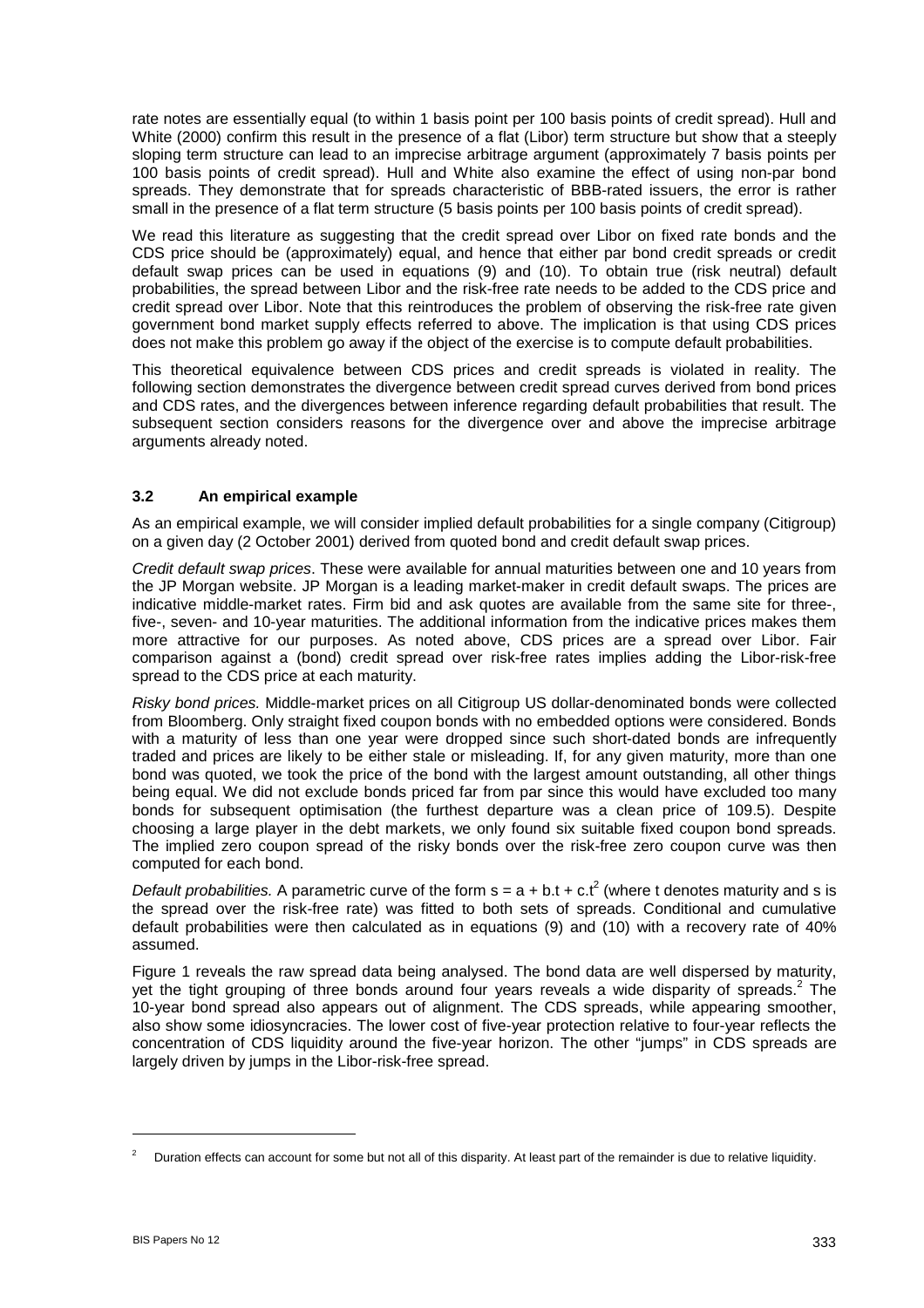Figure 1 **Observed CDS and bond spreads over risk-free rates** 



Figures 2 and 3 reveal the different profiles of default probabilities extracted from the two markets. Cumulative and especially conditional probabilities are markedly different, even for a company such as Citicorp that is relatively creditworthy (Aa2/AA- rating at time of quotes), and has a reasonably active portfolio of bonds outstanding capable of providing yields over a wide spread of maturities. The differences in inference are robust to alternative functional forms for the spread curve and alternative, plausible, recovery rate assumptions. In the next subsection we discuss reasons why the two markets provide conflicting information.

#### **3.3 Why bond spreads and credit default swap spreads may diverge**

Define the swap basis to be the CDS price minus the par bond spread. Although the two components should be equal in theory, even in perfect markets there could be a non-zero swap basis. O'Kane and McAdie (2001) split the reasons into two groups. They term the first group "fundamental" factors and argue that these arise because of the simplifying assumptions made when describing the credit default swap and risky bond. The main elements in this group are:

- *Funding issues*. Trading in the bond is a funded transaction where the funding rate depends upon the credit rating of the market participant. Credit default swaps are unfunded and lock in an effective funding rate of Libor. Highly rated investors (or investors with natural funding such as pension funds and retail banks) may fund sub-Libor, which would lead them to prefer to buy the bond rather than sell protection. Conversely, lower-rated investors wishing to acquire credit risk would prefer the unfunded CDS transaction. Obviously, the exact circumstances of market participants will determine the effect this has on the swap basis. O'Kane and McAdie (2001) assert that most participants fund above Libor, which tends to narrow the basis since they will be willing to accept a lower CDS spread to obtain the funding advantage.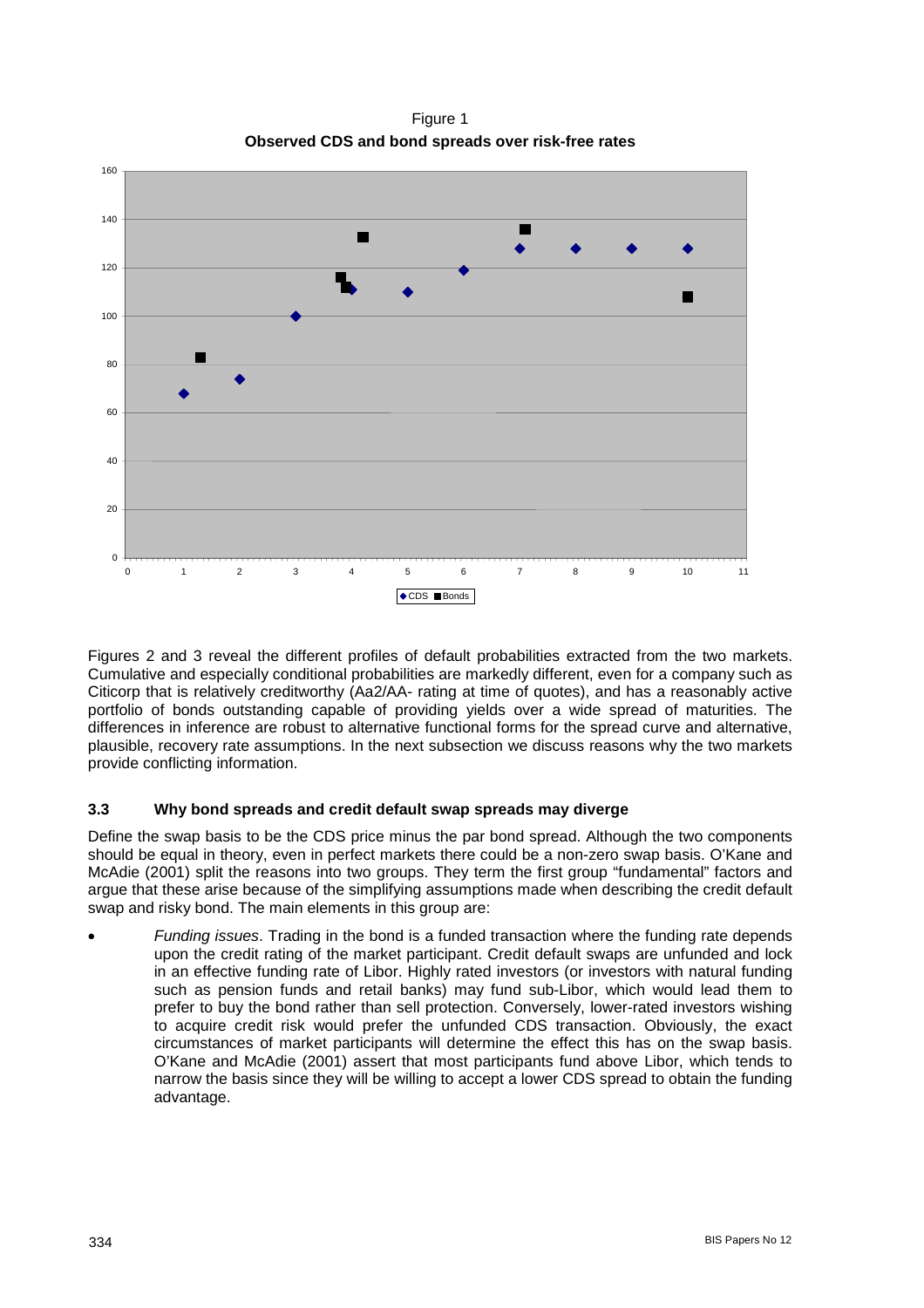Figure 2 **Cumulative risk neutral default probabilities** 



Figure 3 **Conditional risk neutral default probabilities** 

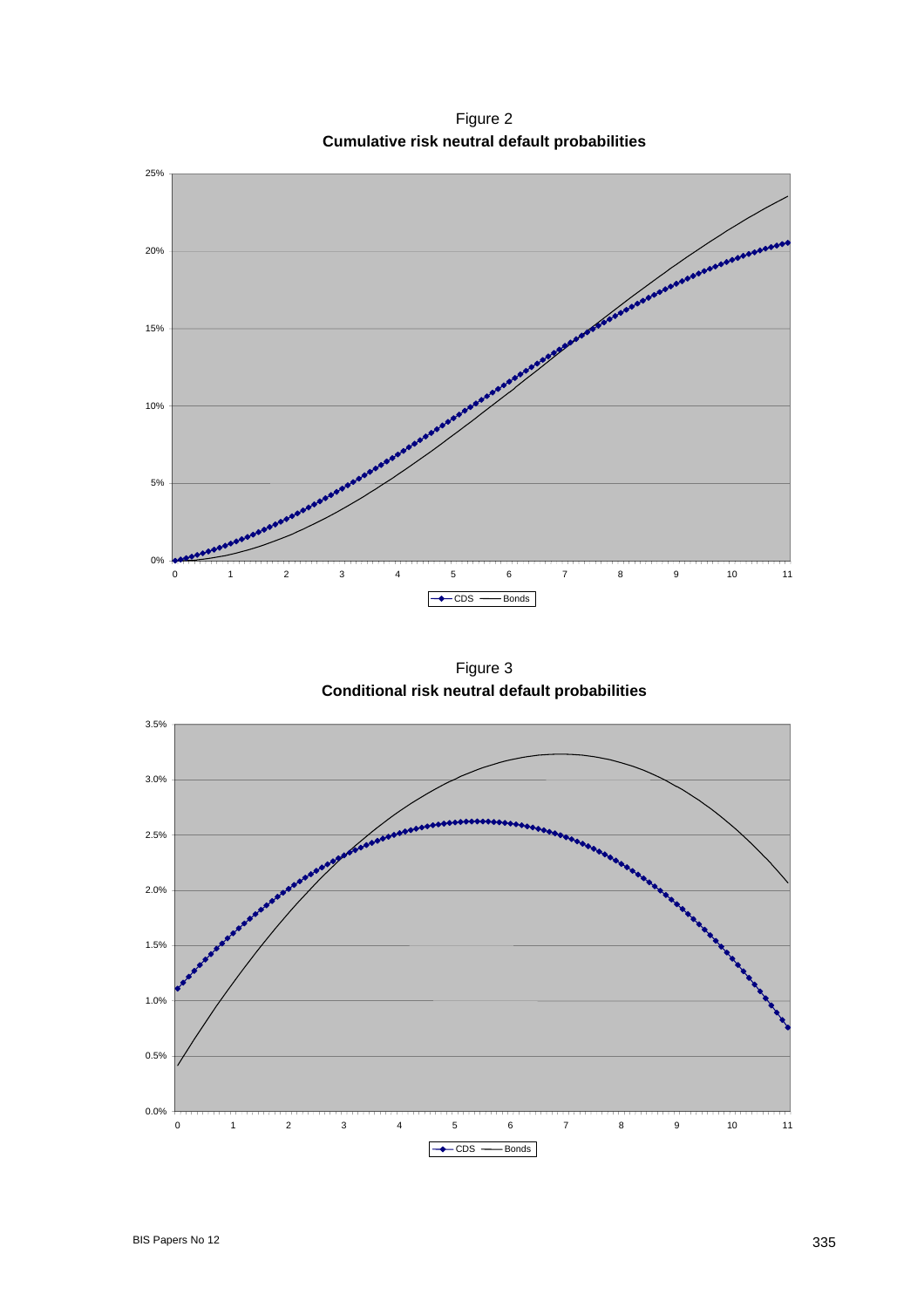- - *Counterparty risk*. After settlement, the purchase of a bond is free from counterparty credit risk. A credit default swap is a bilateral transaction, which does entail counterparty risk. Protection buyers face by far the greater proportion of this risk and hence will pay a lower rate than in the absence of counterparty risk. This also tends to narrow the swap basis. Jarrow and Yu (2001) provide a method of pricing CDS subject to counterparty risk.
- - *The delivery option in a physically settled CDS*. As mentioned above, it is possible that the protection buyer in a CDS contract has a choice of which exact asset to deliver to the seller. While in theory all equally senior assets issued by the reference entity should trade at the same price following a credit event (since bondholders of pari passu assets have equal claims to company assets), this does not always occur in practice if the event is less than "full default" (defined to be when all obligations become immediately due and payable). The delivery option may be potentially valuable in this situation and this should increase the swap basis. Recent changes to the ISDA documentation on credit swaps relating to restructuring have reduced the value of this option.

Other reasons for the swap basis not being equal to zero are grouped under the heading of "market" factors. These can be further separated into liquidity and demand and supply factors.

- - *Liquidity factors*. The relative liquidity of the bond and CDS markets is very different. But the difference is not systematic across maturities. Typically, the CDS market is most liquid at the five-year maturity, followed by the three-year then 10- and one-year points. The bond market is usually liquid wherever on the yield curve the largest outstanding notional amounts lie. Not only is this likely to be at different maturities for different issuers, but it will shift over time for a given issuer as the bonds age.
- - *Demand and supply factors*. It is sometimes claimed that the majority of participants in the single name CDS market are risk-takers that want to sell protection (O'Kane and McAdie (2001)). Financial institutions have a comparative advantage in assessing and managing credit risk, and this is most cleanly done by selling CDS contracts. This preponderance of "technical shorts" puts downward pressure on the swap basis.

The other side of the coin is that shorting a credit can be difficult in bond markets since the supply of bonds on repo is often limited. Market-wide sentiment against a credit will raise the credit spread of that entity's bonds and its CDS rate. But the difficulty of shorting the bond may cause the latter to rise by more, and hence the swap basis increases.

New issuance in the bond or loan markets leaves banks and underwriters long credit, leading them to buy protection via CDS either to reduce exposure or to free up regulatory capital. While the increased supply should make shorting the bond easier, market participants argue that the demand effect dominates and so the net effect is that the basis again widens.

It is of interest to examine whether the observed divergences between CDS prices and credit spreads demonstrated in Section 4.2 can be explained by fundamental factors, or whether there are serious discrepancies between the two markets. For example, after controlling for fundamental factors, a widening of the swap basis for financial institutions in liquid markets may be indicative of rising fears about general counterparty risk.

There are reasons why the two markets may be separated. Participation in the CDS market is limited to relatively highly rated entities due to the counterparty risk inherent in the swap. However, the bond market is a cash market. It is possible that the more constrained CDS market prices less information, or at least prices it more slowly, than the bond market. However, it is worth mentioning that CDS dealers view the basis as an indicator of credit pressure, given that commercial banks have better information about creditworthiness. They see a widening basis for an individual name, ceteris paribus, as a leading or, at least, current indicator of credit deterioration as informed banks take positions in the CDS market that are subsequently priced into bond spreads, reversing the supposed pricing efficiency.

Apportioning the differences between CDS prices and credit spreads econometrically is hampered by the fact that several of the factors mentioned are difficult to proxy. Essentially, all of the fundamental factors need contract-specific or transaction-specific information. Fortunately, the directions of the impacts of these factors are either indeterminate or partially offsetting. Rieu (2001) contains some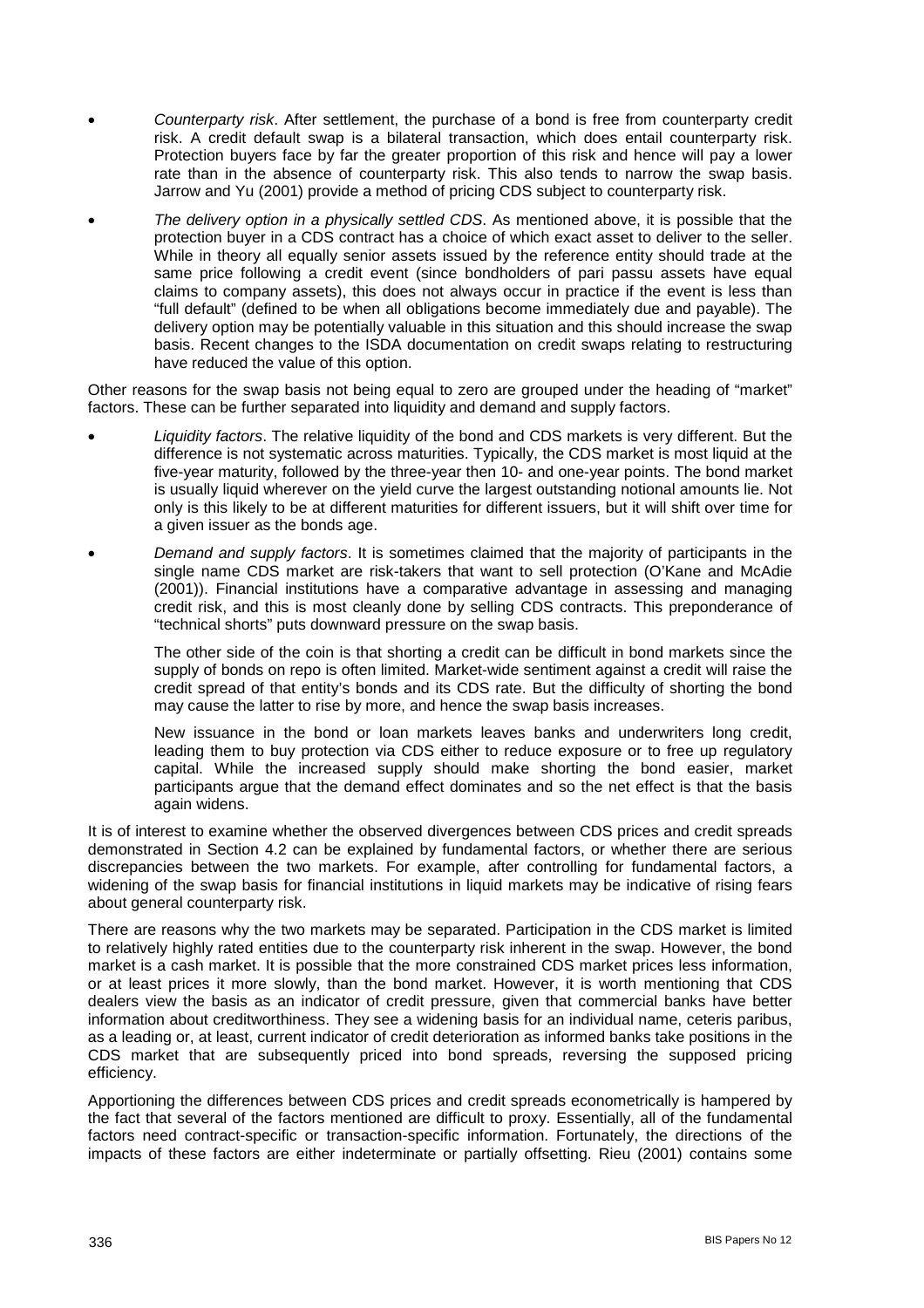initial work in explaining the swap basis for France Telecom in terms of liquidity and demand/supply factors which we now summarise, highlighting areas where further work is needed.

The market factors are more amenable to econometric investigation. Rieu (2001) uses three proxies for relative liquidity:

- - *Maturities quoted*. Traded volume is not available for either the CDS or the bond markets. Instead the number of different CDS and bond prices actively quoted each day is used as a proxy. Typically, the higher the liquidity in the two markets, the more bonds/CDS maturities are quoted. The indicator used is simply the number of CDS prices minus the number of bonds quoted on any given day, a rising number indicating relatively more liquidity in the CDS market.
- - *Bid-ask spreads*. A more liquid market is usually associated with a tight bid-ask spread. This is just one dimension of liquidity, but it has the clear advantage that it is the easiest to observe. The indicator used is relative spreads (CDS minus bonds), with rising numbers indicating lower relative liquidity in the CDS market. This indicator was maturity-specific since relative spreads could be computed for different maturities.
- - *Deviation of observed prices from theoretical levels.* Following Monkkonen (2000), the difference between the largest and smallest absolute deviation of observed bond yields from the fitted yield curve is computed. Similarly, the difference between the largest and smallest absolute deviation of CDS prices from the CDS curve is calculated. The indicator used is the CDS difference minus the bond difference. Again, a higher number would be indicative of lower relative CDS market liquidity.

Finally, a credit protection demand indicator is included. An obvious factor likely to lead to an increased demand for protection is industry downgrading by credit rating agencies. The sample period considered runs from October 2000 to February 2001. The first wave of telecoms downgrades is in the middle of this sample. Rieu (2001) computed a simple indicator that increased (decreased) by unity every time a European telecoms company was downgraded (upgraded), but which decayed towards zero as demand pressures were satisfied in the credit markets. An increase in the demand indicator would suggest an increase in the swap basis as credit protection is more easily acquired by buying protection in the CDS market than by shorting the bonds.

Rieu (2001) applies a fixed-effects panel estimation procedure to the daily swap basis between curves fitted to France Telecom CDS prices and credit spreads over several maturities, using the above four independent variables. The model has to explain large time series changes (the swap basis moves between zero and 100 basis points during the sample) and cross-sectional variation (the term structure of the swap basis altered significantly during the sample, with the basis for longer maturities becoming much more positive than for the short end).

Key findings from the regressions include:

- - All four explanatory variables are highly significant with the expected signs. The third liquidity factor (relative divergence from the theoretical spread curves) is statistically and economically the most important of the liquidity factors.
- - Over 77% of the variance of the swap bases at various maturities is explained by the four variables.
- - The fixed-effects terms indicate relative bond market liquidity at horizons between two and three years and in excess of five years. The CDS market is relatively more liquid below two years and around the five-year mark. This accords with the perceived liquidity rankings across maturities in the CDS market noted above.

These initial results highlight the importance of considering the impact of market conditions on the default probabilities extracted from either credit spreads or CDS prices. The swap basis for the single name considered by Rieu (2001) reached one percentage point during an admittedly volatile period for credit markets. However, a large proportion of the basis can apparently be explained in terms of liquidity and supply/demand imbalances.

Further work is needed to examine whether a similar picture emerges for other reference entities (we are applying similar tests to rates on leading banks), and whether some of the other factors detailed above are important in explaining the swap basis. In particular, we will address the supply side of the credit market. We noted above that new bond issuance by the reference entity (or a similar entity if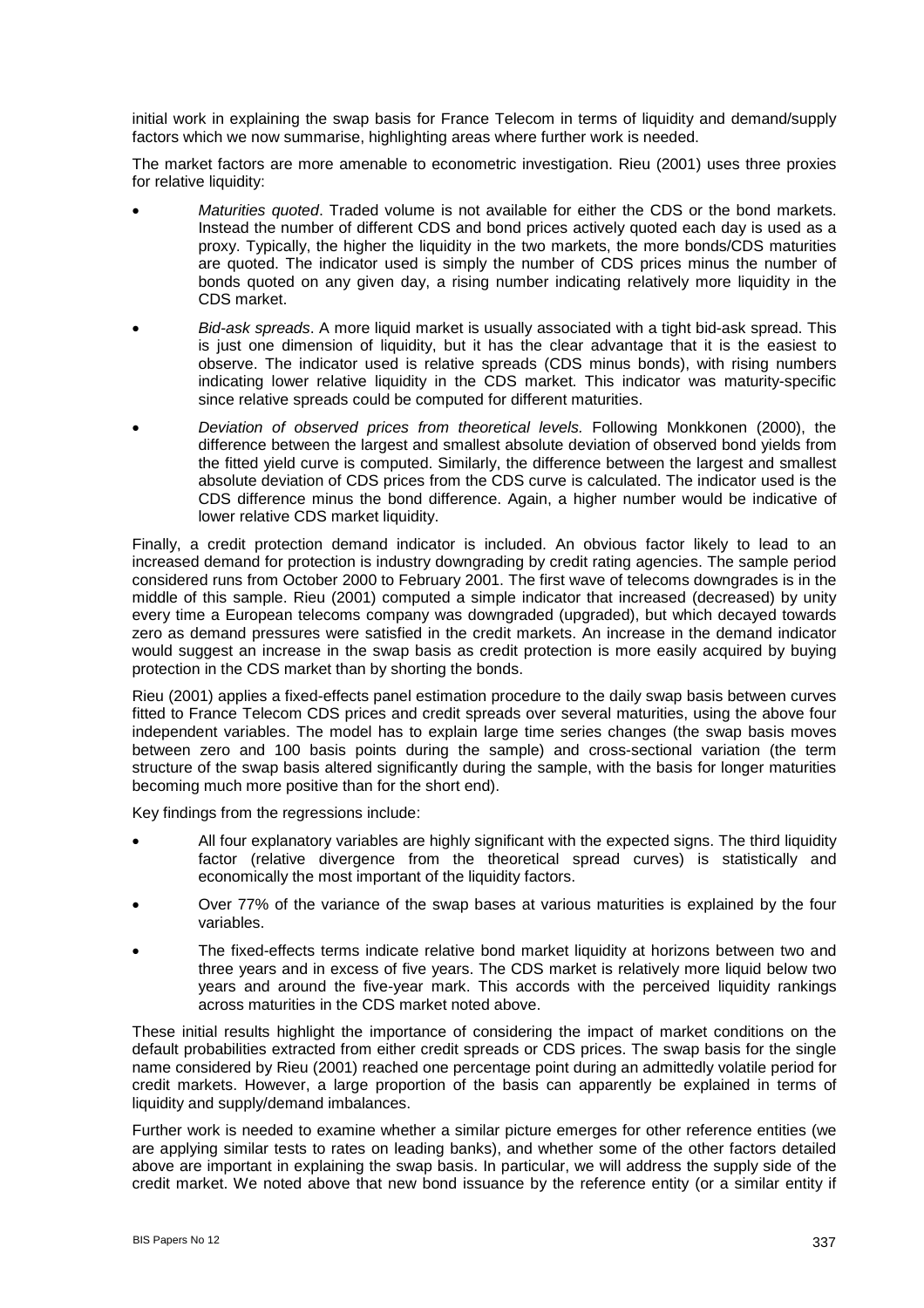cross-hedges are employed) increases the supply of shortable bonds but also increases the demand for protection. Incorporating new bond and debt issuance will allow us to test the dominance of one over the other.

#### **4. Summary**

The academic literature suggests that the credit default swap price should almost exactly equal the credit spread on par floating rate notes. Since par floating rate notes are rare, par fixed rate bonds provide a reasonably accurate alternative. Since par fixed rate bonds are not common, non-par fixed rate credit spreads are often used as an alternative. This paper has shown how expected default probabilities can be extracted from either credit spreads or CDS prices. We have also shown that the two probability profiles can be substantially different.

There are fundamental reasons why the relationship between CDS prices and non-par fixed rate credit spreads are not exactly equivalent. These are recognised by academics and market participants. For example, focusing on one key reason for a deviation, Scott (1998) notes:

"The market convention for pricing new default swaps is to take the credit spreads in the bonds of the reference entity and adjust up or down depending on the expected financing rates for the bonds."

We have also described market conditions that will drive a wedge between the credit spread and CDS price. Further, we have presented preliminary research that suggests that, for one prominent reference entity, the majority of the, sometimes large, observed deviations could be explained by relative liquidity and demand factors.

Some potentially important factors remain unmodelled. The ongoing research project will attempt to incorporate these factors and more fully account for the difference between CDS prices and credit spreads for a wider selection of names. Accounting fully for the swap basis could allow CDS and credit spread data to be pooled, giving a fuller picture of default expectations across a wider range of horizons.

#### **References**

Anderson, N and J Sleath (1999): "New estimates of the UK real and nominal yield curves", *Bank of England Quarterly Bulletin*, November issue, pp 384-92.

Bodie, Z, A Kane and A Marcus (1993): *Investments*, Irwin, Homewood, Il.

Cooper, N, R Hillman and D Lynch (2001): "Interpreting movements in high-yield corporate bond market spreads", *Bank of England Quarterly Bulletin*, Spring issue, pp 110-20.

Duffie, D (1999): "Credit swap valuation", *Financial Analysts Journal*, pp 73-87.

Gertler, M and C S Lown (2000): "The information in the high yield bond spread for the business cycle: evidence and some implications", *NBER Working Paper* no 7549.

Hull, J and A White (2000): "Valuing credit default swaps I: no counterparty default risk", mimeo, University of Toronto.

Jarrow, R A and S M Turnbull (1995): "Pricing derivatives on financial securities subject to credit risk", *Journal of Finance*, vol 50, pp 53-85.

Jarrow, R A and F Yu (2001): "Counterparty risk and the pricing of defaultable securities", *Journal of Finance*, forthcoming.

Monkkonen, H (2000): "Margining the spread", *Risk*, pp 109-12.

Moody's Investor's Service (2000): "Historical default rates of corporate bond issues, 1920-99".

O'Kane, D and R McAdie (2001): "Explaining the basis: cash versus default swaps", *Lehman Brothers Structured Credit Research.*